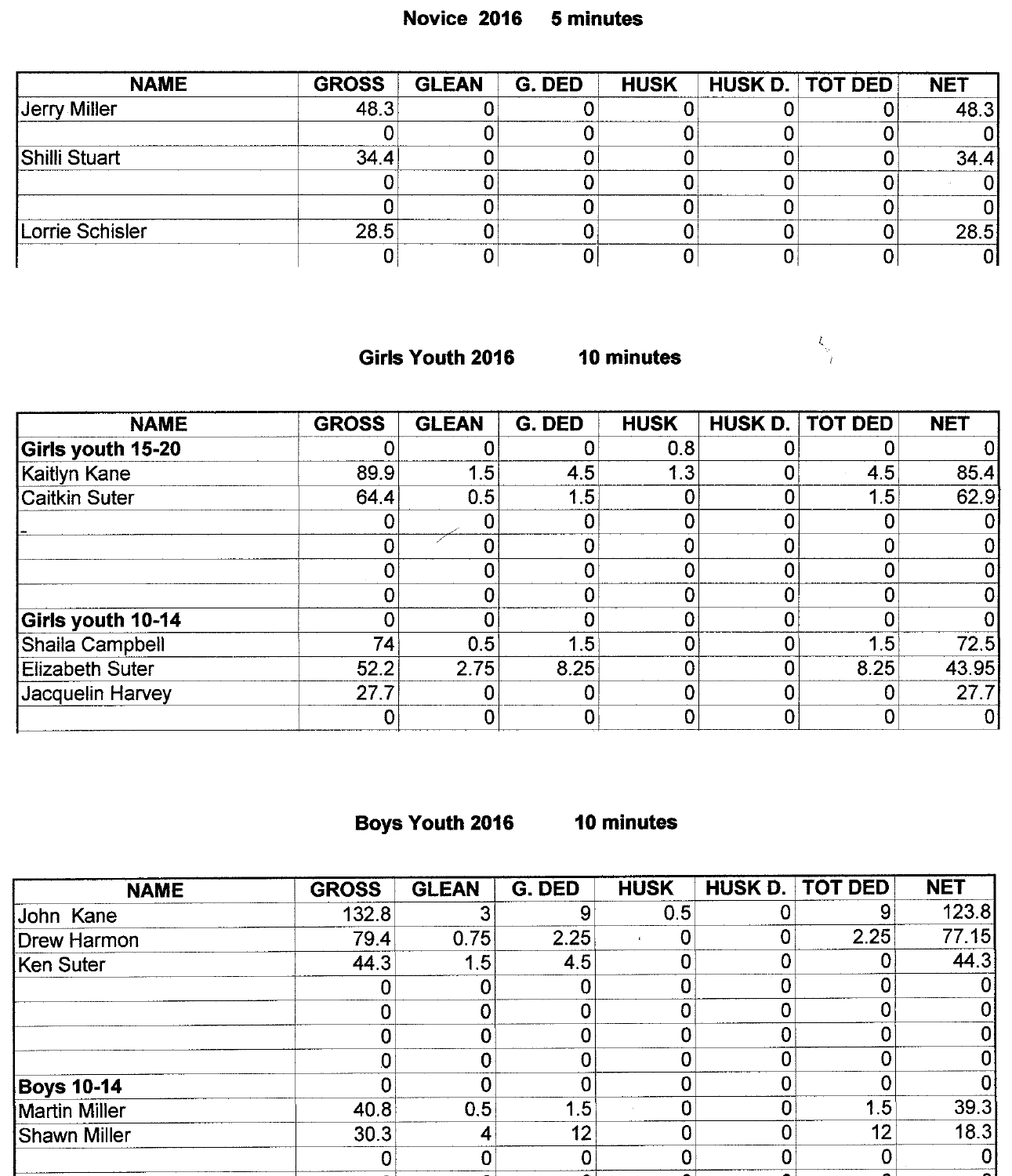#### Senior Women 75 and up 2016 10 minutes

| NAME       | $-$                      | E A M<br>æ | $-1$ |   | ---- | <b>TATAT</b><br>. .<br>------------------- | <br>17L |
|------------|--------------------------|------------|------|---|------|--------------------------------------------|---------|
| r.         | $\overline{\phantom{0}}$ |            |      |   |      |                                            |         |
|            |                          | .          |      |   |      |                                            |         |
| __________ |                          |            |      | - |      |                                            |         |

### Senior Men 75 and up 2016 10 minutes

| <b>NAME</b>          | <b>GROSS</b> | <b>GLEAN</b> | G. DED | <b>HUSK</b> |      | HUSK D. TOT DED | <b>NET</b> |
|----------------------|--------------|--------------|--------|-------------|------|-----------------|------------|
| Harlan Jacobson      | 130.6        |              |        |             |      |                 | 124.6      |
| <b>Jim Brechbiel</b> | 99.2         | 0.5          | 1.5    |             |      |                 | 97.7       |
| Duane Sorrels        | 95.7         | 0.5          | 1.5    | ∣.4         |      |                 | 94.2       |
| Dewayne Adams        | 93.6         |              | 4.5    | 2.6         | 3.56 | 8.06            | 85.54      |
| <b>Ron Baucom</b>    | 85.8         |              |        | 0.6         |      |                 | 82.8       |
|                      |              |              |        |             |      |                 |            |

# Women's 21 - 49 2016 20 minutes

| ISamantha<br><i>v</i> orrance | ാറവ പ    |     |     |   |      |  |
|-------------------------------|----------|-----|-----|---|------|--|
| Jenny Stevenson               | 10 R     | 7E. | 0E. | . | 5.25 |  |
| IAmanda Rousonelos            | 09<br>-- |     |     |   | ∴5⊺  |  |
|                               |          |     |     |   |      |  |

Men's 21 - 49 2016

20 minutes

| <b>NAME</b>          | <b>GROSS</b> | <b>GLEAN</b> | G. DED | <b>HUSK</b> | <b>HUSK D.</b>   | <b>TOT DED</b> | <b>NET</b> |
|----------------------|--------------|--------------|--------|-------------|------------------|----------------|------------|
| Thad Tharp           | 254          |              | 6      | 0.7         |                  | R              | 248        |
| Derek Kirkpatrick    | 241          |              |        | 1.3         |                  |                | 238        |
| Matt Jacobson        | 234.4        | 0.75         | 2.25   | 1.2         | 0                | 2.25           | 232.15     |
| Mike Anderson        | 222.5        | 0.5          | 1.5    | 1.1         | 0                | 1.5            | 221        |
| Jacob Shaner         | 207.1        | 1.5          | 4.5    | 1.2         | 0                | 4.5            | 202.6      |
| <b>Tim Brechbiel</b> | 192          |              |        | 0.6         | 0.               |                | 192        |
| Joel Grurer          | 167.9        |              | 9      | 0.9         | 0                | я              | 158.9      |
| Mitchell Curtis      | 174          | 4.75         | 14.25  | 1.7         | 1.6 <sub>1</sub> | 15.85          | 158.15     |
| Miles Stevenson      | 126.7        | 2.5          | 7.5    |             |                  | 7.5            | 119.2      |
|                      |              |              |        | 0           | 0                |                |            |
|                      |              | U            |        | 0           | 0                |                |            |
|                      |              | 0            |        | 0           | 0.               |                |            |